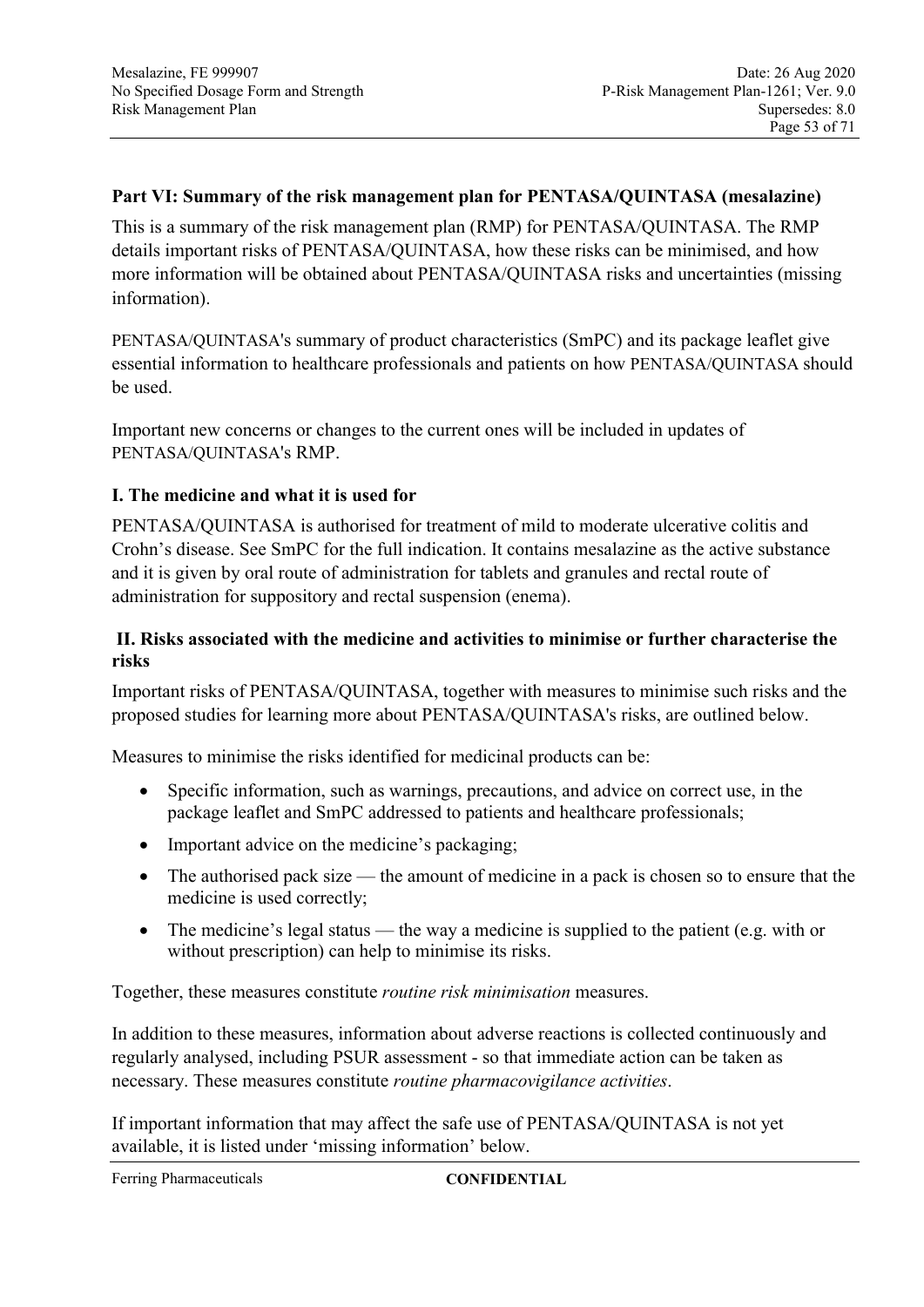# **II.A List of important risks and missing information**

Important risks of PENTASA/QUINTASA are risks that need special risk management activities to further investigate or minimise the risk, so that the medicinal product can be safely administered. Important risks can be regarded as identified or potential. Identified risks are concerns for which there is sufficient proof of a link with the use of PENTASA/QUINTASA. Potential risks are concerns for which an association with the use of this medicine is possible based on available data, but this association has not been established yet and needs further evaluation. Missing information refers to information on the safety of the medicinal product that is currently missing and needs to be collected (e.g. on the long-term use of the medicine);

| <b>Important identified risks</b> | Impairment of renal function including interstitial nephritis,<br>renal insufficiency |
|-----------------------------------|---------------------------------------------------------------------------------------|
|                                   | Impairment of hepatic function including hepatitis, cholestatic<br>hepatitis          |
|                                   | Respiratory disorders including pneumonitis                                           |
|                                   | Blood dyscrasias including agranulocytosis, thrombocytopenia,<br>aplastic anemia      |
| <b>Important potential risks</b>  | None                                                                                  |
| <b>Missing information</b>        | None                                                                                  |

#### **List of important risks and missing information**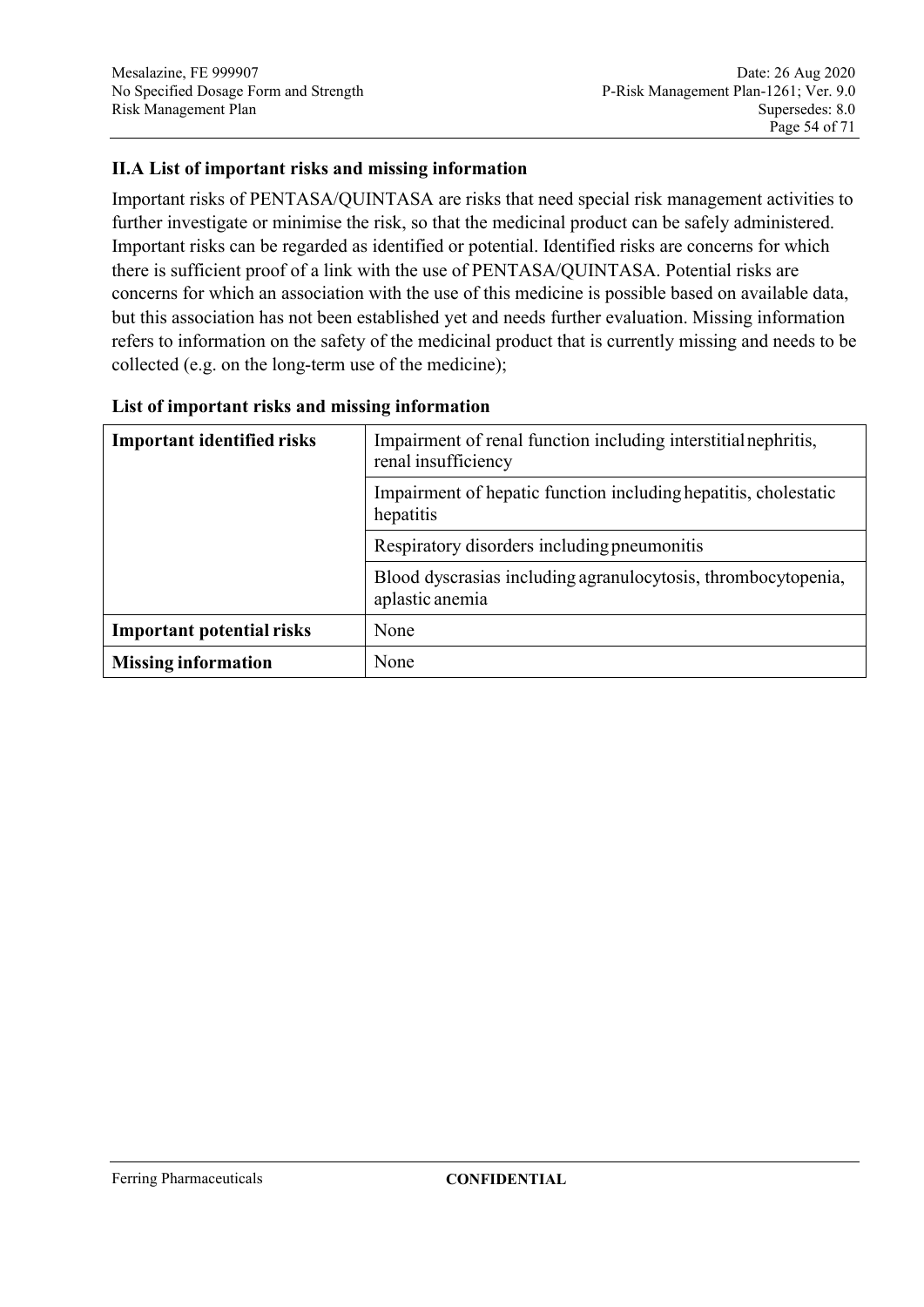# **II.B Summary of important risks**

| Important identified risk: Impairment of renal function including interstitial nephritis, renal<br>insufficiency |                                                                                                                                                                                                                                                                                                                                                                                                                                                                                                                                                                                  |  |
|------------------------------------------------------------------------------------------------------------------|----------------------------------------------------------------------------------------------------------------------------------------------------------------------------------------------------------------------------------------------------------------------------------------------------------------------------------------------------------------------------------------------------------------------------------------------------------------------------------------------------------------------------------------------------------------------------------|--|
| Evidence for linking the risk<br>to the medicine                                                                 | The frequency with 95% CI is not known.                                                                                                                                                                                                                                                                                                                                                                                                                                                                                                                                          |  |
|                                                                                                                  | The incidence of mesalazine associated interstitial nephritis<br>appears to be low with tubulointerstitial nephritis as predominant.                                                                                                                                                                                                                                                                                                                                                                                                                                             |  |
|                                                                                                                  | Fockens et al. reported that two $(1.3%)$ of 154 patients receiving<br>mesalazine for 1 year developed reversible renal insufficiency. <sup>45</sup>                                                                                                                                                                                                                                                                                                                                                                                                                             |  |
|                                                                                                                  | Hanauer et al. found that of 2,940 IBD patients treated with<br>mesalazine for an average of 53 weeks, only eight (0.3%) had<br>clinically significant elevations of blood urea nitrogen and/or<br>serum creatinine during the study. $46$                                                                                                                                                                                                                                                                                                                                       |  |
|                                                                                                                  | The United Kingdom Committee on Safety of Medicines also<br>analysed serious ADRs for mesalazine from 1991 to 1998. From a<br>total of 2.8 million prescriptions issued during this time, they found<br>29 cases of interstitial nephritis, giving a complication rate of 10.4<br>per million prescriptions written. <sup>47</sup>                                                                                                                                                                                                                                               |  |
| Risk factors and risk groups                                                                                     | The drug is not recommended for use in patients with renal<br>impairment (see CCDS/Product Information).                                                                                                                                                                                                                                                                                                                                                                                                                                                                         |  |
| Risk minimisation measures                                                                                       | Addressed in the Product Information by way of advising on<br>taking the specific clinical action beyond standard care to<br>determine renal and urinary status prior to and during treatment<br>with mesalazine. Mesalazine is further not recommended for use in<br>patients with renal impairment and the product information advises<br>that nephrotoxicity should be suspected in patients developing<br>renal dysfunction during treatment and that the concurrent use of<br>other known nephrotoxic agents should increase the monitoring<br>frequency of renal function. |  |

| Important identified risk: Impairment of hepatic function including hepatitis, cholestatic<br>hepatitis |                                                                                                                                                                                                                                                                  |  |
|---------------------------------------------------------------------------------------------------------|------------------------------------------------------------------------------------------------------------------------------------------------------------------------------------------------------------------------------------------------------------------|--|
| Evidence for linking the risk<br>to the medicine                                                        | The frequency with 95% CI is not known.                                                                                                                                                                                                                          |  |
|                                                                                                         | Few cases have been reported with acute drug induced liver<br>injury (DILI) during mesalazine therapy.                                                                                                                                                           |  |
|                                                                                                         | According to a UK study, the incidence of mesalazine generating<br>acute DILI is 3.2 cases per million prescriptions <sup>12</sup> and a Swedish<br>study showed elevated serum alkaline phosphatase in 5% of<br>ulcerative colitis (UC) patients. <sup>50</sup> |  |
| Risk factors and risk groups                                                                            | Not specified                                                                                                                                                                                                                                                    |  |
| Risk minimisation measures                                                                              | Addressed in the Product Information by way of advising on                                                                                                                                                                                                       |  |

Ferring Pharmaceuticals **CONFIDENTIAL**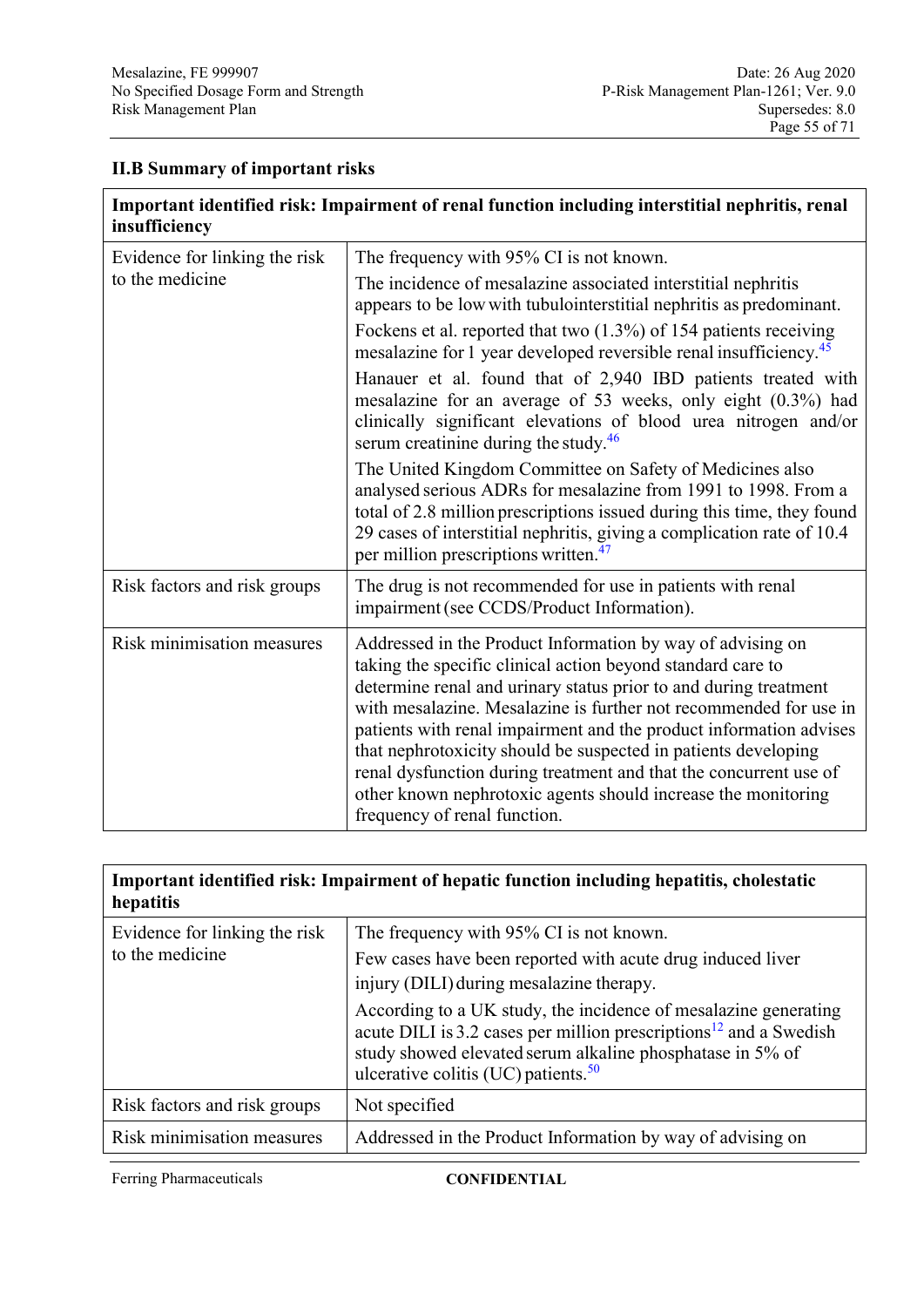| taking the specific clinical action beyond standard care to assess |
|--------------------------------------------------------------------|
| liver function parameters like AST or AST prior to and during      |
| treatment. The product information further advises that caution is |
| recommended in patients with impaired liver function.              |
|                                                                    |

| <b>Important identified risk: Respiratory disorders including pneumonitis</b> |                                                                                                                                                                                                                                                                                                                                                                                                                                                                                               |  |
|-------------------------------------------------------------------------------|-----------------------------------------------------------------------------------------------------------------------------------------------------------------------------------------------------------------------------------------------------------------------------------------------------------------------------------------------------------------------------------------------------------------------------------------------------------------------------------------------|--|
| Evidence for linking the risk                                                 | The frequency with 95 % CI not known.                                                                                                                                                                                                                                                                                                                                                                                                                                                         |  |
| to the medicine                                                               | Respiratory disorders, potentially mesalazine related, have<br>been reported, albeit uncommonly. The pulmonary tract can<br>have manifestations including among others: interstitial<br>infiltrates, consolidation, pleural effusions, alveolitis, and<br>bronchiolitis. Cases of pulmonary eosinophilia and<br>bronchiolitis obliterans organizing pneumonia (BOOP) have<br>also been reported extremely rarely, including interstitial<br>infiltrates, consolidation and pleural effusions. |  |
|                                                                               | A review of mesalazine-related pulmonary disorders in patients<br>with IBD included few patients with evidence of peripheral<br>eosinophilia and with eosinophilia in the broncho-alveolar lavage<br>fluid. <sup>51,52,53,54</sup><br>Respiratory disorders are also associated with IBD such as extra-<br>intestinal manifestations.                                                                                                                                                         |  |
| Risk factors and risk groups                                                  | Paediatric and elderly patients, advanced human<br>immunodeficiency virus (HIV) and patients with IBD.<br>Patients with pulmonary disease, in particular asthma, should be<br>carefully monitored.                                                                                                                                                                                                                                                                                            |  |
| Risk minimisation measures                                                    | Addressed in the Product Information by way of advising on<br>taking the specific clinical action to very carefully monitor patients<br>with pulmonary disease, in particular asthma, during a course of<br>treatment. The method of monitoring is left to the discretion of the<br>treating physician due to the variety of conditions being included<br>in the risk.                                                                                                                        |  |